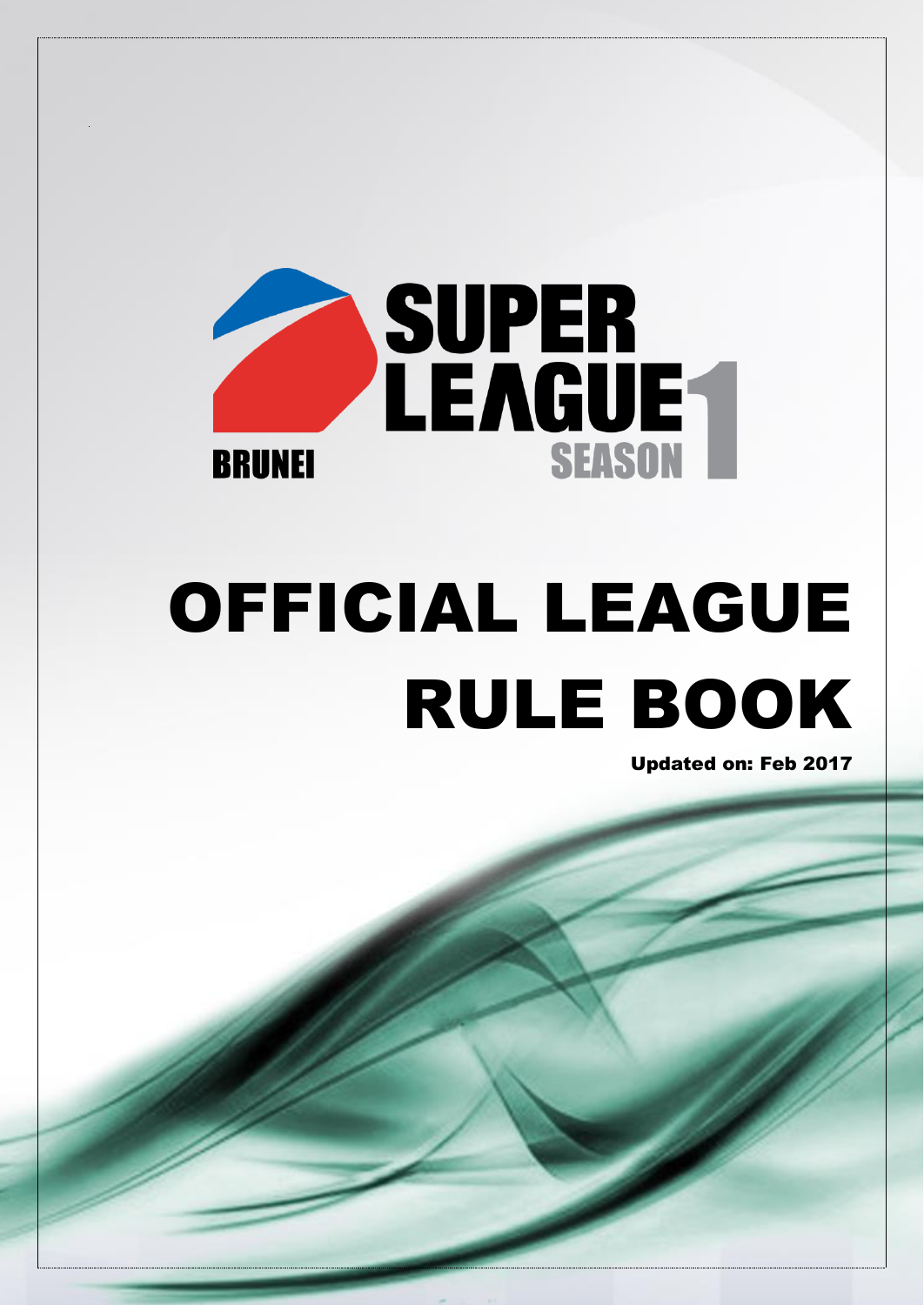

**Organizer** B Darts Company Brunei

**League Master**

**B Darts Tyson Lim Mobile: +673 873 0968 Email: [bdartsbrunei@gmail.com](mailto:bdartsbrunei@gmail.com)**

**Official League Email**

**[League\\_bn@dartslive.com](mailto:League_bn@dartslive.com)**

**League Portals**

<http://league.bn.dartslive.com/>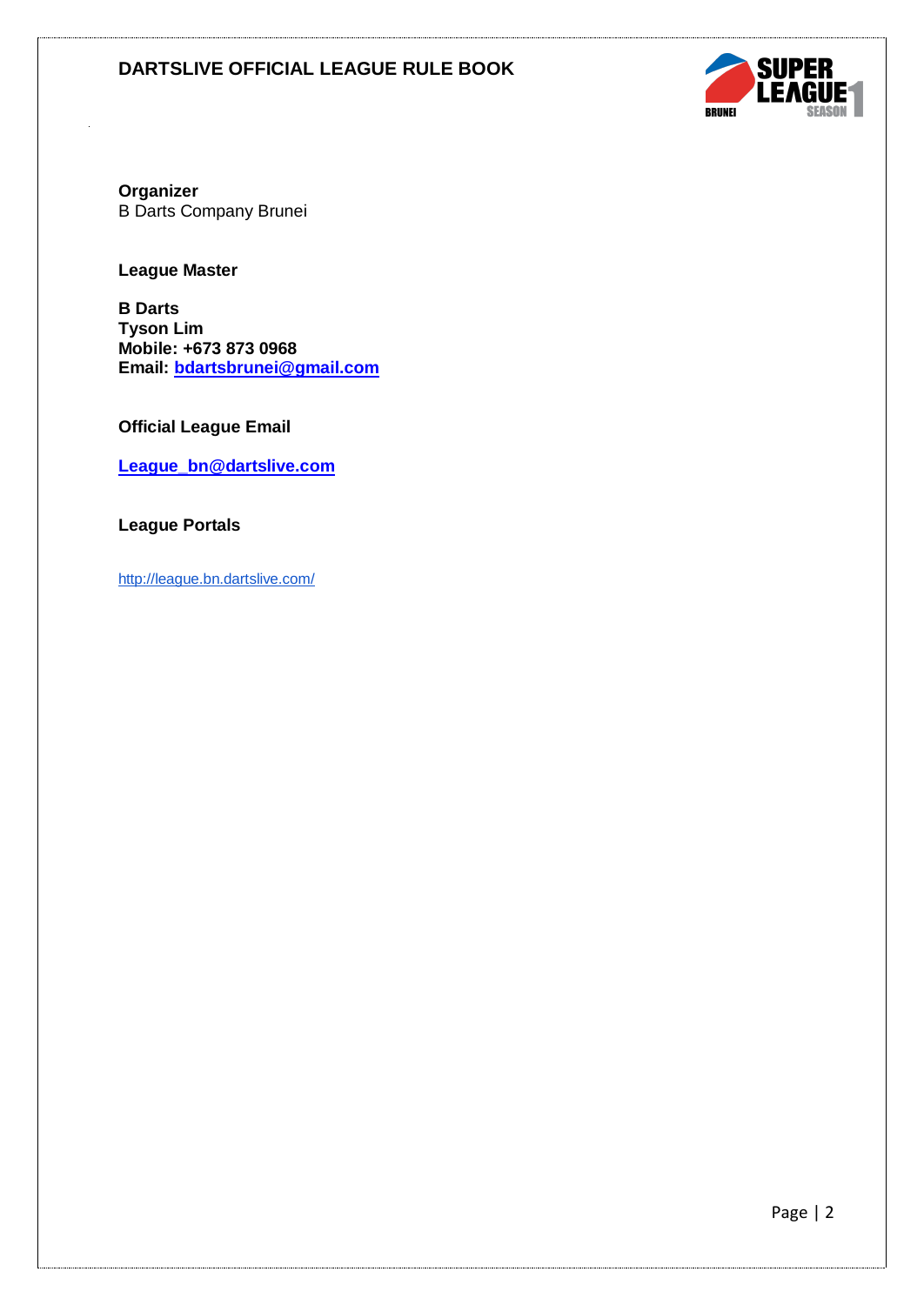

| <b>TABLE OF CONTENTS</b> |                                               |           |  |  |
|--------------------------|-----------------------------------------------|-----------|--|--|
| #                        | <b>Description</b>                            | Page      |  |  |
| 01                       | <b>DARTSLIVE CARD</b>                         | 04        |  |  |
| 02                       | <b>LEAGUE STANDINGS &amp; RESULTS</b>         | 05        |  |  |
| 03                       | <b>GAMES</b>                                  | 06        |  |  |
| 04                       | <b>HANDICAP</b>                               | 06        |  |  |
| 05                       | <b>SANDBAGGING</b>                            | 07-08     |  |  |
| 06                       | <b>BUST RULE</b>                              | 08-09     |  |  |
| 07                       | PLAYERS ADDITION, REMOVAL AND TRANSFER        | 09        |  |  |
| 08                       | <b>MATCH RE-SCHEDULE</b>                      | 10        |  |  |
| 09                       | CHANGE OF MATCH VENUE/HOME SHOP               | 10        |  |  |
| 10                       | <b>LEAGUE PROGRESSION</b>                     | 11        |  |  |
| 11                       | <b>MATCH FORFEITURE &amp; WALK OVER</b>       | $12 - 13$ |  |  |
| 12                       | <b>DISQUALIFICATION</b>                       | 13        |  |  |
| 13                       | <b>GAME ACTIVATION &amp; SEQUENCE OF PLAY</b> | 14        |  |  |
| 14                       | <b>INTERNET &amp; DART BOARD PROBLEMS</b>     | $15 - 16$ |  |  |
| 15                       | <b>BOARD ALLOCATIONS &amp; USAGE</b>          | 16        |  |  |
| 16                       | <b>PROTEST &amp; PANEL OF JUDGES</b>          | 17        |  |  |
| 17                       | <b>DRESS CODE</b>                             | 17        |  |  |
| 18                       | LEAGUE ETIQUETTE & SPORTSMANSHIP              | 18        |  |  |
| 19                       | <b>DISCIPLINARY ISSUES</b>                    | 19        |  |  |
| 20                       | <b>GENERAL RULES &amp; GUIDELINES</b>         | 20        |  |  |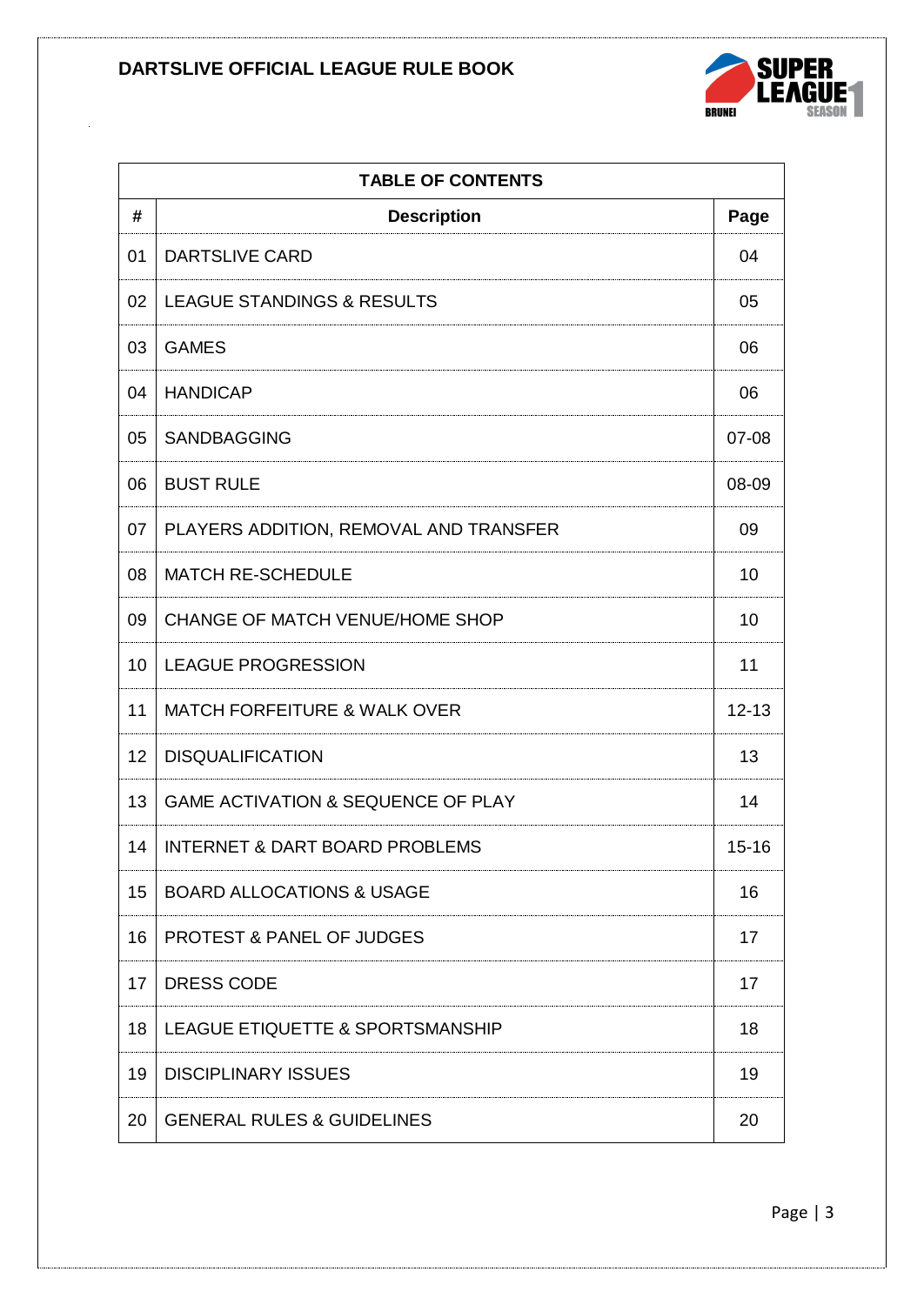

## **1. DARTSLIVE CARD**

- a) Players without a valid DARTSLIVE CARD cannot register for the league.
- b) Definition of a valid DARTSLIVE CARD is it must have a valid rating & flight when playing any x01 or Cricket game in DARTSLIVE DL2 Board.
- c) League players must always use the same DARTSLIVE CARD registered for the official league to play in the league matches.
- d) It is mandatory for all League players to note down their 16-digit Card No. & login PIN. In case they lose their card, they must transfer their old card data to a brand new card, inform league administration, in order to continue playing in the league.
- e) All card transfers must be done **before** entering League Menu on DL2. Players may not be able to play with new card if card transfer is done after entering League Menu.
- f) After transfer, the old card will be deactivated and can no longer be used.
- g) If the player is unable to transfer data after misplacement/lost of card, the player will be unable to play in any of the remaining league games.
- h) League Admin must be notified of new Card ID No. before the next league match where the new card is to be used. Failure to notify league admin of card changes may disqualify the player to play in the next match date.
- i) Replacement card cannot be used unless lost card data has been transferred to the replacement card. Online system will reject player who tries to use a new card without transferring the old data.
- j) Vulgarities, sexists, humiliating, racists, insulting, offensive, etc words are not allowed to be used for Card Names & Catch Phrases. Failure to abide by this rule may result in the player being disqualified & suspension rules apply.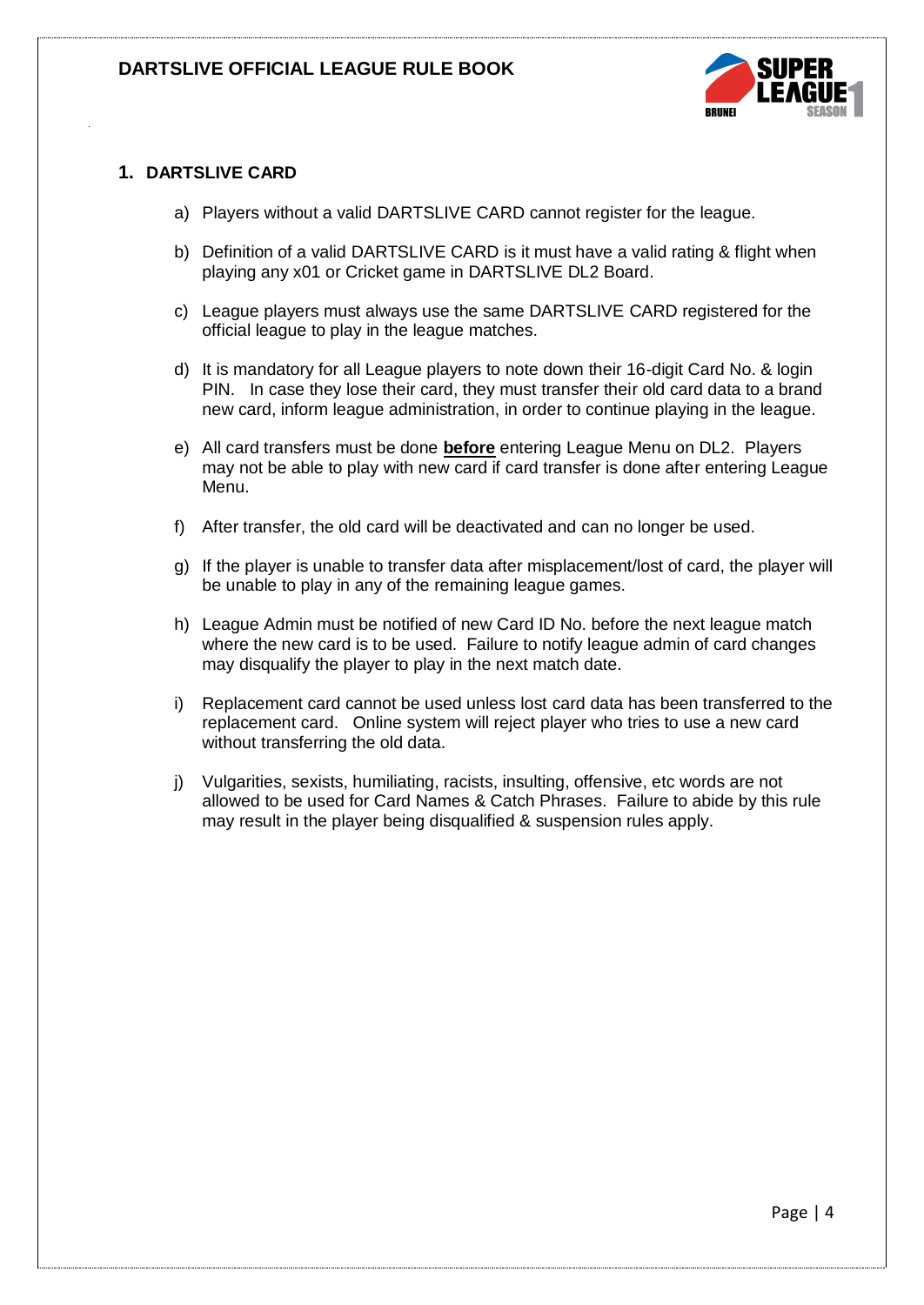

## **2. LEAGUE STANDINGS & RESULTS**

- a) League Standing is based on total GAME points (5-4, 6-3, etc.) won only:
- b) For each MATCH (one night) win, the team is awarded 1 extra bonus GAME points.

Example of GROUP standing after 2 matches: Team 1 vs Team 3: Score of 5-4 Team 2 vs Team 4: Score of 9-0

| <b>GROUP 1</b> | <b>Games</b><br>Won | Games<br>Lost | <b>Bonus</b><br><b>Points</b> | <b>Total</b><br><b>Points</b> | <b>Position</b> |
|----------------|---------------------|---------------|-------------------------------|-------------------------------|-----------------|
| Team 1         |                     |               |                               |                               | 2 <sup>nd</sup> |
| Team 2         |                     |               |                               |                               | 1 st            |
| Team 3         |                     |               |                               |                               | 3 <sup>rd</sup> |
| Team 4         |                     |               |                               |                               | 4 <sup>th</sup> |

c) Total number of points at the end of the Season will determine their rankings.

All results and standings are updated real-time online at <http://league.bn.dartslive.com/>

- d) At the end of the season, if 2 or more teams have the same Game Won, Game Lost & Total Points, the online league system will compare the legs won/lost points within each match and rank the teams accordingly.
- e) The final position as stated in the online league page stands as the final league standing result.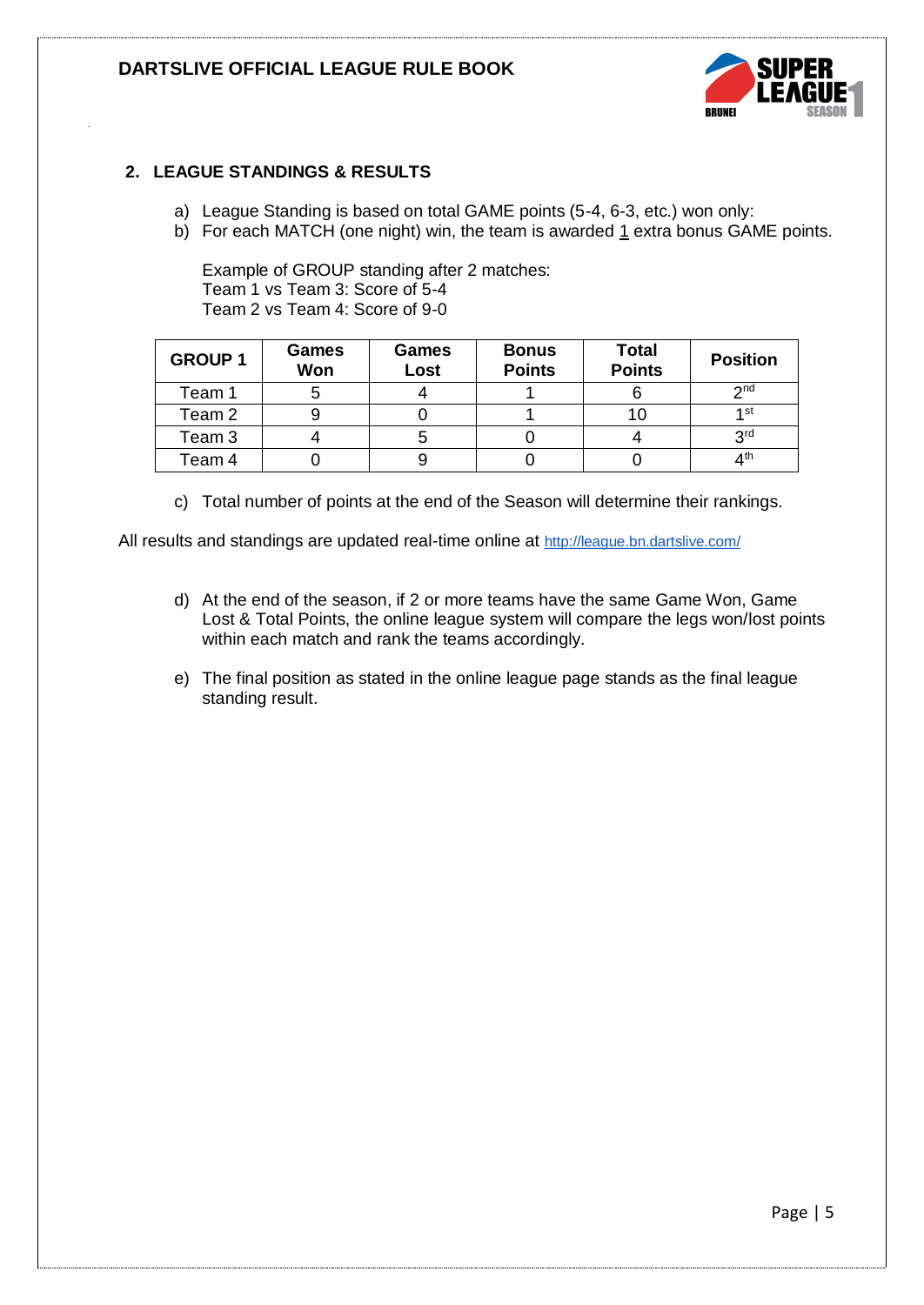

## **3. GAMES**

#### **3.1 Cricket**

- a) In a game of Cricket, an Overkill situation occurs when a team is ahead by 200 or more points. This means that no points are awarded even if the leading team hits a scoring number. As a matter of courtesy to your opponent, an Overkill situation is not advisable.
- b) In a TIE situation, where game ends at  $15<sup>th</sup>$  round with both teams having the same score,
	- i. the player / team who closes all the houses wins the game, OR
	- ii. if all the houses are not closed, both teams will do a "Bulls-Up", Home Team go first. The team with dart closes to center bull will win the leg. (Press P4 – Revise Winner and select Home Win or Away Win)

## **3.2 01**

- a) In a TIE situation where both teams are unable to check out,
	- i. Select player / team with lowest points as winner.
	- ii. If both teams have the same points left, both teams will do a "Bulls-Up", Home Team go first. The team with dart closes to center bull will win the leg. (Press P4 – Revise Winner and select Home Win or Away Win)

#### **4. HANDICAP**

a) Handicap will be given based on rating difference between players. Advantage will be given to the lower rated player for parity.

For example:

| <b>GAME: 501</b> | Rating | Begin game with |
|------------------|--------|-----------------|
| Player 1         |        | 501             |
| Player 2         |        |                 |

b) Handicap will be auto calculated by the online league system.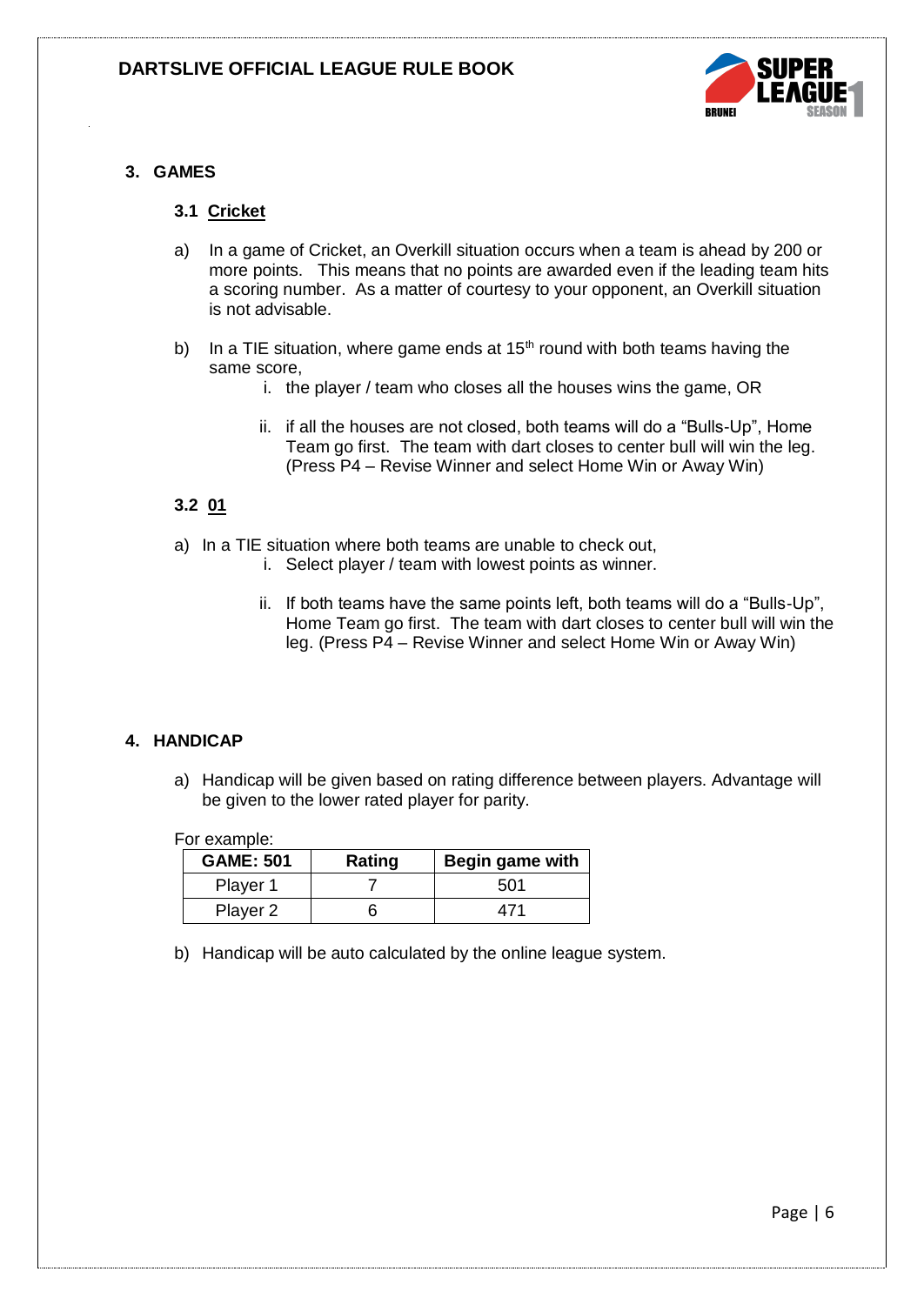

## **5. SANDBAGGING**

A sandbagger is a player who intentionally submits his/her rating (or allow to be submitted) at a much lower rating than his/her actual rating OR manipulates their game average( e.g. by throwing outs or intentional missing) to lower their rating, in order to gain advantage by way of handicap score or ranking position. Such action demeans the game, shows poor sportsmanship and damages the reputation of the League and all its players. The League Organizer does not condone such behaviour.

- (a) Team Captains are responsible to verify that his/her team members' ratings, as reported in the league, are accurate at all times;
- (b) Any team captain may file an official complain along with details of the offending player and description of the incident(s). Any evidence submitted (such as stats, other card rating, video/ picture) would also be useful
- (c) If the League Master discovers that a player has been sandbagging or playing with a rating that is drastically different than his True\* rating, the League Master will exercise his/her rights to impose Sandbagging Penalties as follows:
	- i. The player will be immediately removed from the current league season and/or suspended for a minimum period of 3 months to a maximum of 12 months (for repeat offenders);

During the suspension period, offending player will be banned from joining all DARTSLIVE Official Leagues, games, events and/or national selections.

Although the player will be immediately removed from current league season, the player may remain in other ongoing league(s) (where applicable), subject to re-rate to \*true rating and provided \*true rating is within allowable division limit;

*\*true rating = rating at point of discovery*

- ii. All games played by the offending player will be reversed accordingly to the point of discovery of this offence:-
	- > the beginning of league, if discovered during the season's first half OR
	- > end of season's first half, if discovered during the second half of season OR

> if player was added during window period, then all games played by the offending player since window period

- (d) Offending player will be disqualified and lose all awards, prizes and recognitions achieved during the league.
- (e) The Captain of such player may also be warned and/or asked to step down from being captain for the current or future league seasons, but may continue to play as a regular player in the current league season.
- (f) The Offending player or the team captain may file an appeal. The League management will only evaluate such appeal on a case-by-case basis.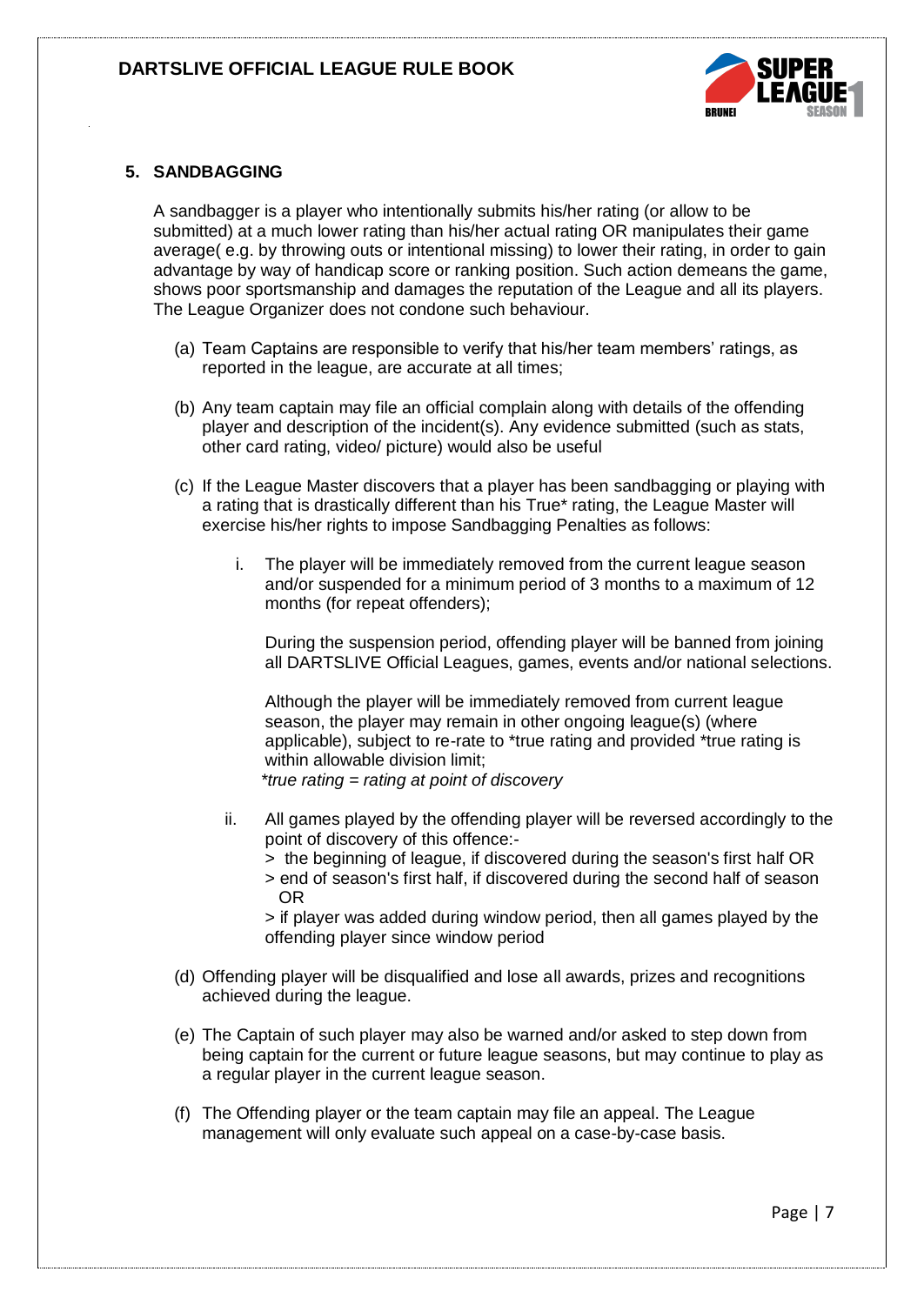(g) Any player should request for a rating adjustment any time during the season, if their performance have improved much faster than their league rating. This will avoid the player from being caught or accused as a sandbagger.

**RRIINFI** 

## **6. BUST RULE**

#### **6.1 Online League Matches**

- a) For Online League games, Bust Rule is auto-calculated by the Online System
- b) If only 1 team has min. 1 player who has 'bust', winning result, will be auto-reversed to the opposing team, with a score of "2-0".
- c) If both teams has one or more 'bust' player, the system will show that the match result is voided 0-0
- d) Bust Players can continue to play from the next part for the remaining games.
- e) Bust Point of 0.31 **and** above applies to all Divisions unless otherwise stated.

## **6.2 LEAGUE FINAL (Offline) Matches**

- a) During the league final, some matches are played outside the ONLINE League system.
- b) Bust Rule, hence, will be checked manually, using the TOUCHLIVE Machine.
- c) Players in the Final must ensure there is enough 1000 bananas in their League Card for used in TOUCHLIVE Rating check.
- d) All League Final Players' Card will be checked for 3 different numbers:
	- **"SDR"** Start of Day Rating, i.e. the player's start-of-day rating as shown in TOUCHLIVE. This rating is the rating read in the Darts Machine and does not throughout the whole day's matches.
	- **"GSR"** Game Start Rating, i.e. the player's Current Rating (see pic below) before a game starts, as shown in TOUCHLIVE;
	- **"GER"** Game End Rating, i.e. the player's Current Rating (see pic below) after a game ends, as shown in TOUCHLIVE.

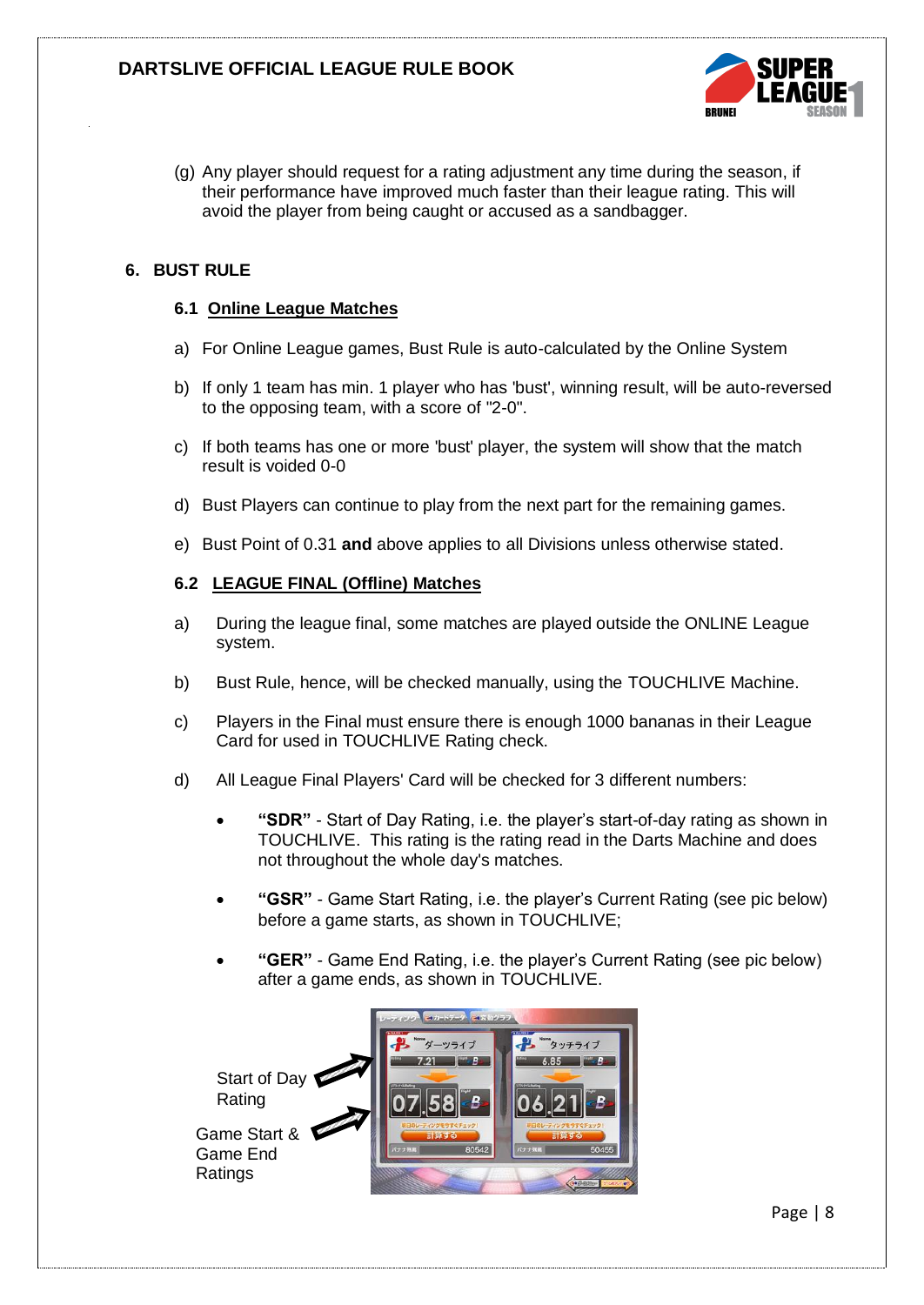

- e) A Player "bust" and cannot play when:
	- **"SDR"** Start of Day Rating, is lower than the End of League Rating as shown on the Online League Portal.
	- **"GSR"** Game Start Rating, the first check on GSR is 1 point higher than the **"SDR"**.
	- **"GER"** Game End Rating:
		- (i) After all the Round Robin, is 0.76 higher then the "GSR"; or
		- (ii) After each SKO match, is 0.31 and higher than the "GSR"

## **7. PLAYER ADDITION, REMOVAL AND TRANSFER**

- a) All changes to Team Lineup is only allowed during the 2 Week Transfer Window Period. The exact dates will be announced during the start of league.
- b) All teams are allowed up to 2 changes (replacements or additions) during window period. All teams must not exceed 6 players at any point in time.
- c) Players are allowed to be transferred between divisions provided: > Transfer cannot be within the same Division; > Players rating must be within the respective Division's entry rating caps.
- d) Once a player is removed from a division, all previous game stats & awards will be forfeited.
- e) Team Captain must submit the request form formally via Fax or Email to the League Administrator, for any changes. Phone calls or text messages will not be entertained.

Request form will be made available to captains, and also available for download on: http://www.dartslive.com/bn/league/

- f) All captains will be informed if the change is approved and changes will take effect immediately upon approval.
- g) Individual players have final rights in transferring between teams, not the captains, and can do so by informing League Management in writing via email.
- h) League Management shall make the final decision on approvals of any changes in team lineup.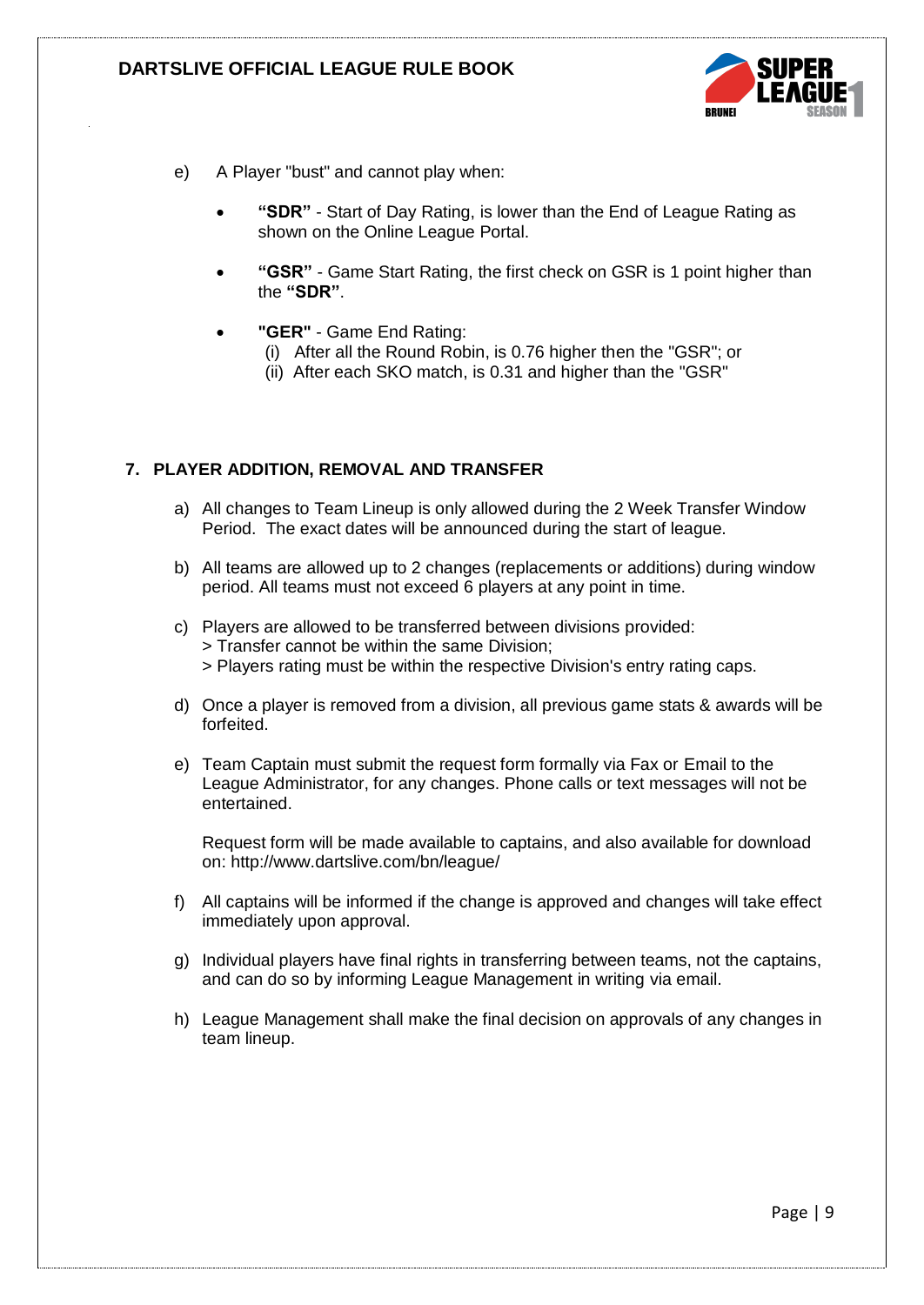

## **8. MATCH RE-SCHEDULE**

- a) Match re-schedule is allowed but must be arranged in advance, at least 3 working days before the actual match date.
- b) The re-scheduled match date must be before the original match date, not after.
- c) Both team captains & shop owner must agree to the re-schedule date & the team captain requesting for the re-schedule must inform the league master of the new date.
- d) Match venue cannot be changed (exception applies, see point 9 CHANGE OF MATCH VENUE/HOME SHOP)
- **e) Re-schedule of match is strictly NOT ALLOWED after 80% of the matches are played (for group of 5-6 teams: last 2 matches; for groups of 7-8 teams: last 3 matches; bye games not included) of the respective group.**
- f) All teams are limited to a maximum of 2 Re-Schedules per season.

## **9. CHANGE OF MATCH VENUE/HOME SHOP**

- a) Teams are STRICTLY not allowed to change their home shop during the League unless:
	- i. Home shop ceased to operate. In this case, the home team can search and request for a change of new home shop.
	- ii. Home shop is under renovation. In this case, team can request for a temporary home shop, but must return to the shop once renovation is completed.
- b) For change of Match Venue for a night's game for other reasons, eg. Home Shop has private event:
	- Home Shop owner must notify Home Team Captain at least 7 working days in advance about the event; Home Shop if repeatedly fails to do so, despite warnings, may be ban as future league location;
	- Home team captain must decide to reschedule the match to another day or change venue and play the match as per schedule date;
	- Home team captain must seek approval from opposing Captain first, then inform League Master at least –
		- 7 working days in advance if decide to change venue (play on schedule date);
		- 3 working days in advance if decide to reschedule the match;
	- Failure of Home Team Captains to make alternative arrangements as mentioned above, will result in the night's game given a default 9-0 walkover to the advantage of the opposing teams.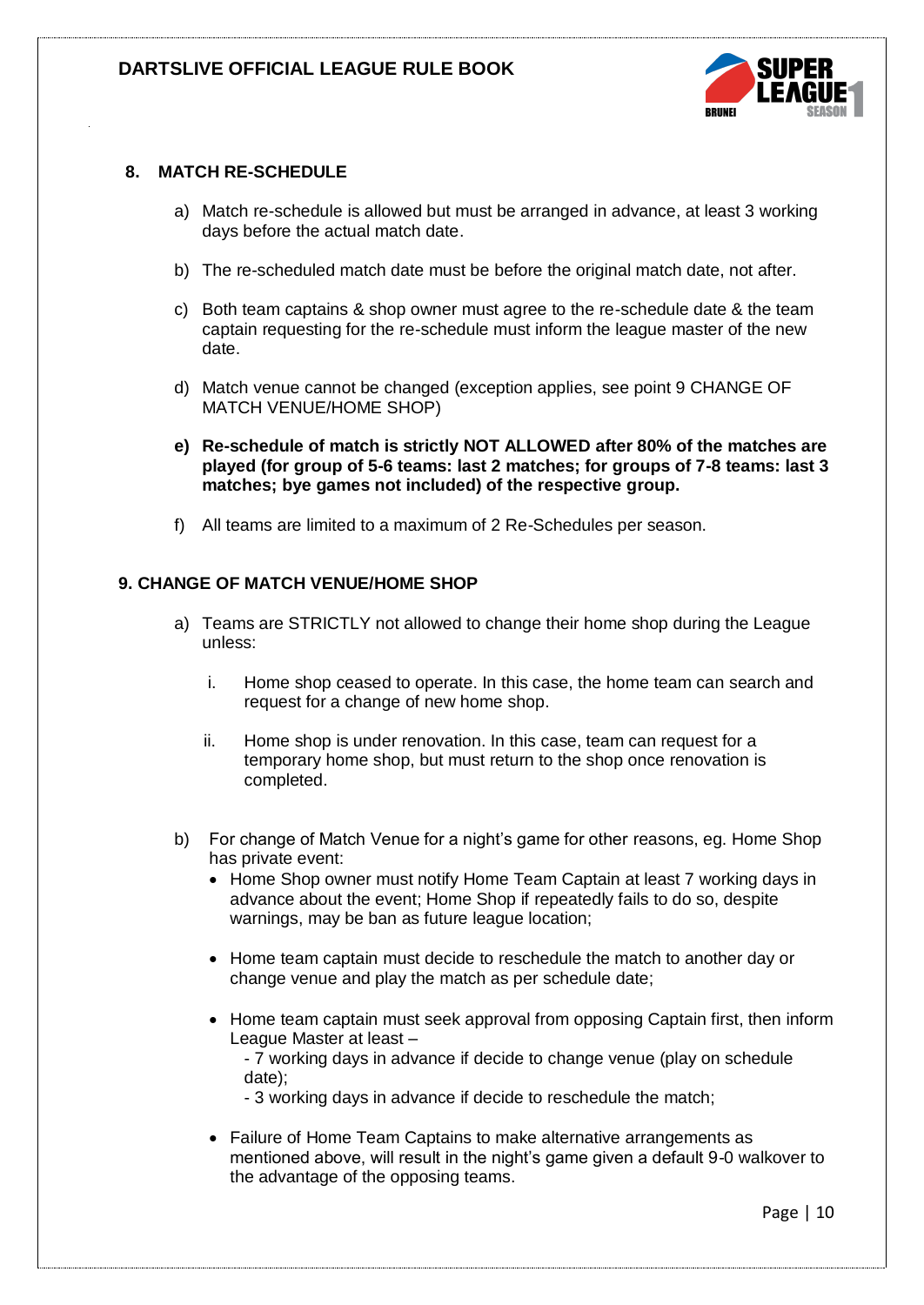

## **10. LEAGUE PROGRESSION**

League Progression is based on 2 results:

- a) Online League Standing at the end of the league Top teams of each group will be promoted 1 Division Up in the next Season; Bottom teams in each group demote 1 division down in the next season;
- b) League Division Final Top Teams of each Division will be promoted 1 Division up in the next Season;
- c) Other teams remain in the same division in the next season;
- d) Promoted teams are not allowed to reject promotion to the higher division.
- e) In the situation where the promoted team decided to reject the promotion and disband, all team players from such teams will be limited to play only in the promoted Division in the next season.
- f) League Management to decide on the number of teams based on the total size of the groups & divisions.
- g) League Management may request for changes to the number of top or bottom teams to promote/demote should the need arises. Selected teams cannot reject such requests.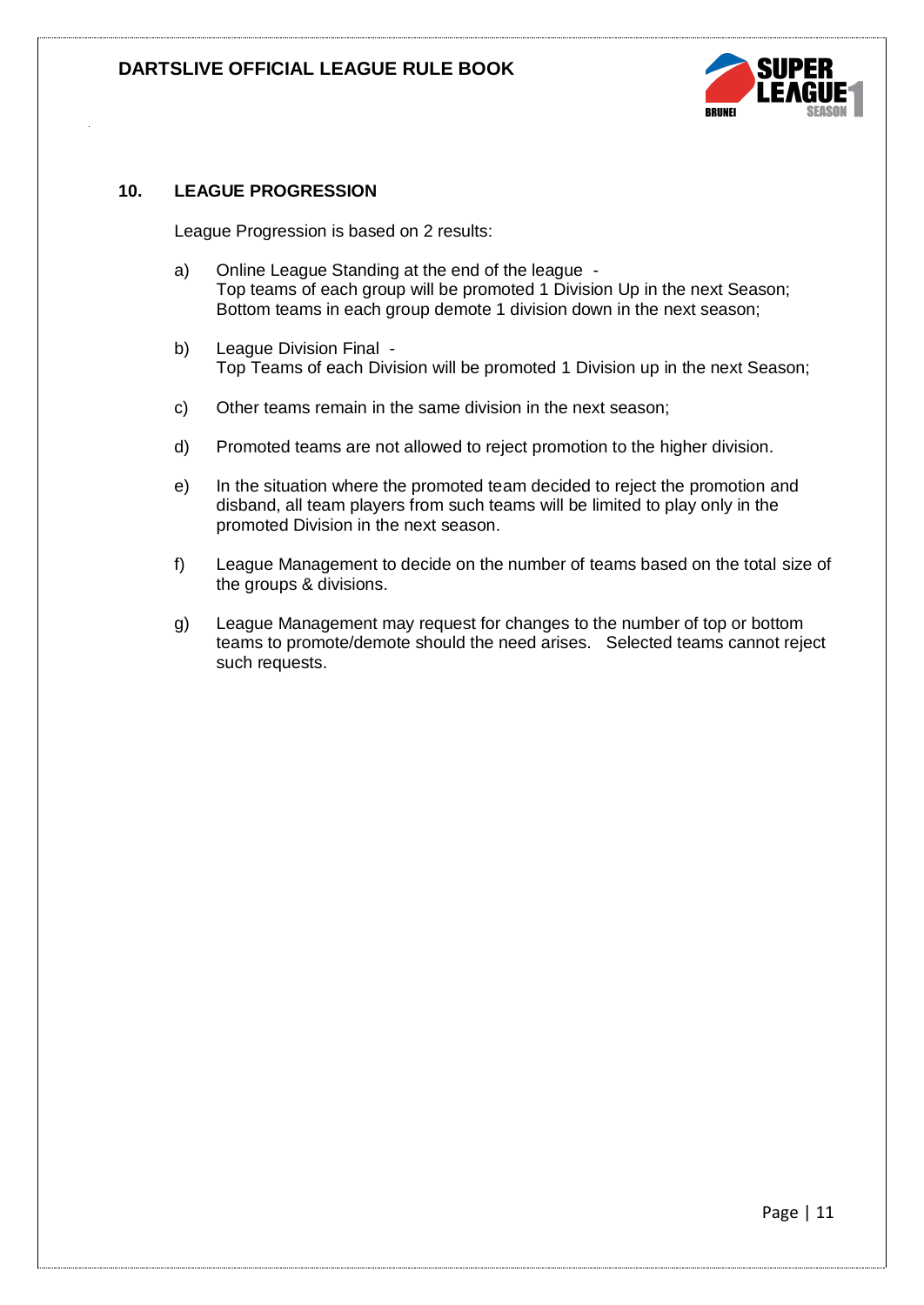

#### **11. MATCH FORFEITURES AND WALKOVER**

- a) In a dispute situation, where a team forfeits, walkover or abandon a match without any valid (as deemed by League Master) reasons, the remaining un-played game(s) will be awarded to the opponent team as 2-0. Bonus points will be awarded to the winner.
- b) If an emergency develops during a match and the match has to be suspended, the home team captain must inform the League Master as soon as possible. The League Master will investigate and advise the teams of any decision.
- c) All league matches start at 6.00pm. Both teams should be present by that time to start the game.
- d) If a min. of 2 players per team are not present by 8.00pm, the match will be walkover. If 1 player is present, then the team with insufficient players will lose the first single game. A grace period of 5-mins will be given for each subsequent game and if there are insufficient players to start subsequent games, each game is conceded with a 2-0 lost. This continues on until sufficient players are available to play a game or until all games have been "played".

#### Example:

- 8.00pm: The team with only 1 player will lose the 1<sup>st</sup> Single game and proceed on to wait for the remaining players to turn up.
- 8.05pm: The  $2^{nd}$  Game is lost again if the  $2^{nd}$  player does not turned up.
- 8.10pm: 2nd player turns up and the  $3^{rd}$  &  $4^{th}$  Games can proceed as normal.
- e) All league matches begin at 6.00PM sharp. If a team has no players present by 8.00pm, opposing team has the right to walkover the game, and be awarded a 9-0 win. Bonus points will be awarded to opposing team.
- f) A "full" walkover is only given if none of the players of a team are present by 8.00pm. Walkover team will be penalized with:

| Offence No.                                                                                                                                                                                  | Penalty \$*                    | <b>Home Game</b><br><b>Shop</b> | <b>League Organizer</b> |  |
|----------------------------------------------------------------------------------------------------------------------------------------------------------------------------------------------|--------------------------------|---------------------------------|-------------------------|--|
| 1 <sup>st</sup> Offence                                                                                                                                                                      | <b>BND100</b>                  | <b>BND50</b>                    | <b>BND50</b>            |  |
| 2 <sup>nd</sup> Offence                                                                                                                                                                      | <b>BND200</b>                  | <b>BND100</b>                   | <b>BND100</b>           |  |
| 3rd Offence**                                                                                                                                                                                | BND200 and<br>disqualification | <b>BND100</b>                   | <b>BND100</b>           |  |
| *Penalty amount will be billed to the penalized team's home shop and then shared with host<br>shop and organizer                                                                             |                                |                                 |                         |  |
| **On the 3 <sup>rd</sup> Offence, the team will be immediately disqualified from the League and all players<br>in the team will be banned from participating in the following league season. |                                |                                 |                         |  |
| *** Last 3 games walkover penalty will be charged 2 x Registration Fees.                                                                                                                     |                                |                                 |                         |  |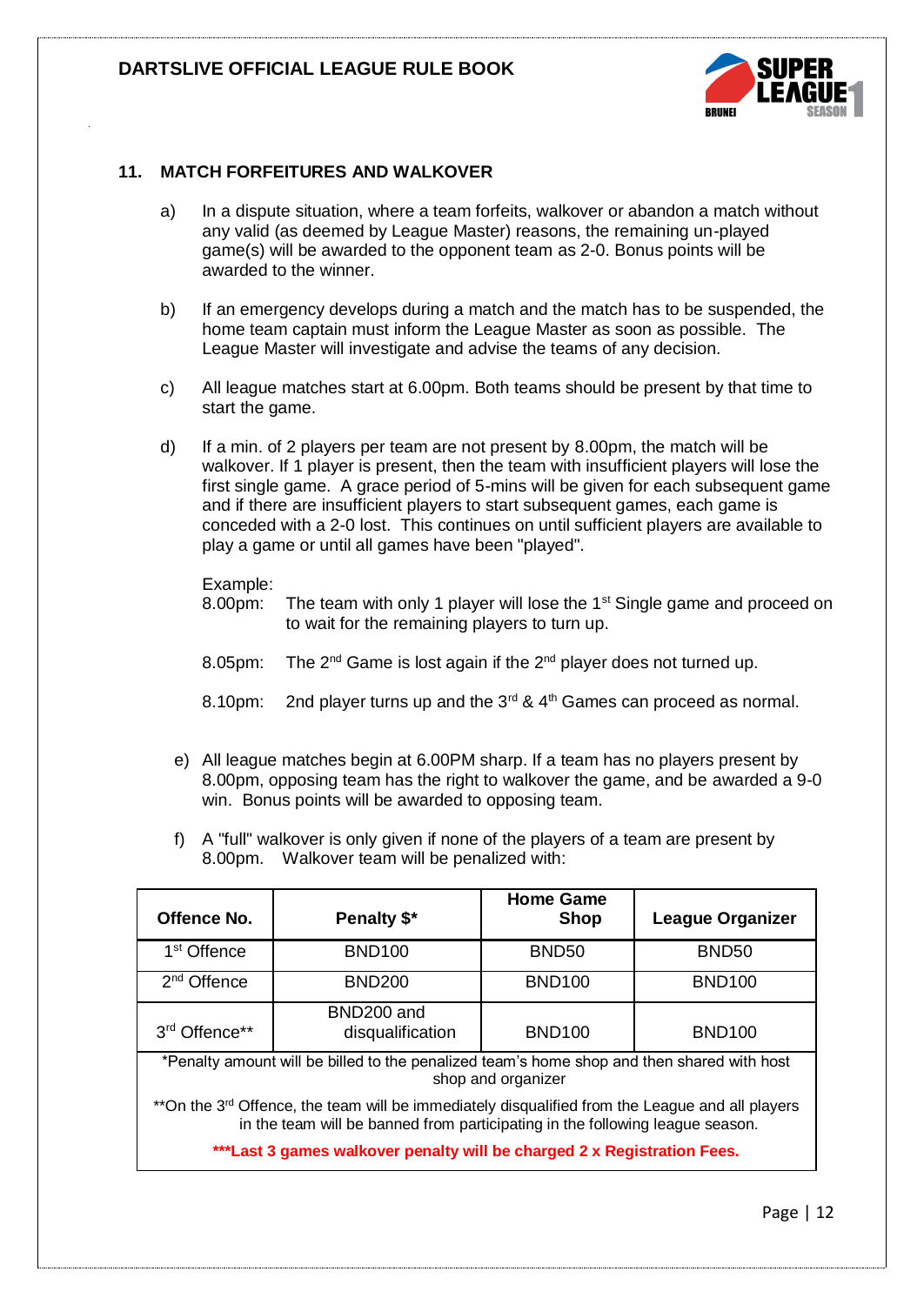g) No Team Captain (even with the agreement of the other captain), is allowed to forfeit or walkover any games/matches without informing the League Master. Only League Master can call for a walkover or a game forfeiture. No captain or player can unilaterally do so without the consensus of the league master.

**RRIINFI** 

- h) All entire MATCH forfeitures and walkovers must be approved verbally by League Master, before either team can leave the match venue. Forfeitures without approval are subject to penalty (as mentioned above).
- i) If a team or player(s) is/are discovered to be intentionally losing their games so as to give advantage to the opponent team or to gain a preferential spot in ranking or to manipulate their rating, the league management will investigate the issue. If found guilty, the team or player(s) involved will be disqualified from continuing in the league immediately including league finals or playoffs, regardless of position. The game(s) in question will be voided and nullified to prevent the advantage from being given. Such player(s) may also be ban for a period of 3-6 months from all DARTSLIVE BRUNEI events and leagues. The league management cannot condone such display of poor sportsmanship by individuals which will bring all darts players into disrepute.

## **12. DISQUALIFICATION / DROP OUT OF LEAGUE**

- a) If a team is disqualified or drops out from the league, regardless of reason, all members in the team will be banned from all DARTSLIVE events & not entitled to any league prizes, awards or refunds for a period of 6 (six) months.
- b) All previous games played by that team will be voided (0-0). This will affect other teams' rankings and may affect their standings.
- c) Disqualified team name and scores will still be visible in the league table, although ineffective.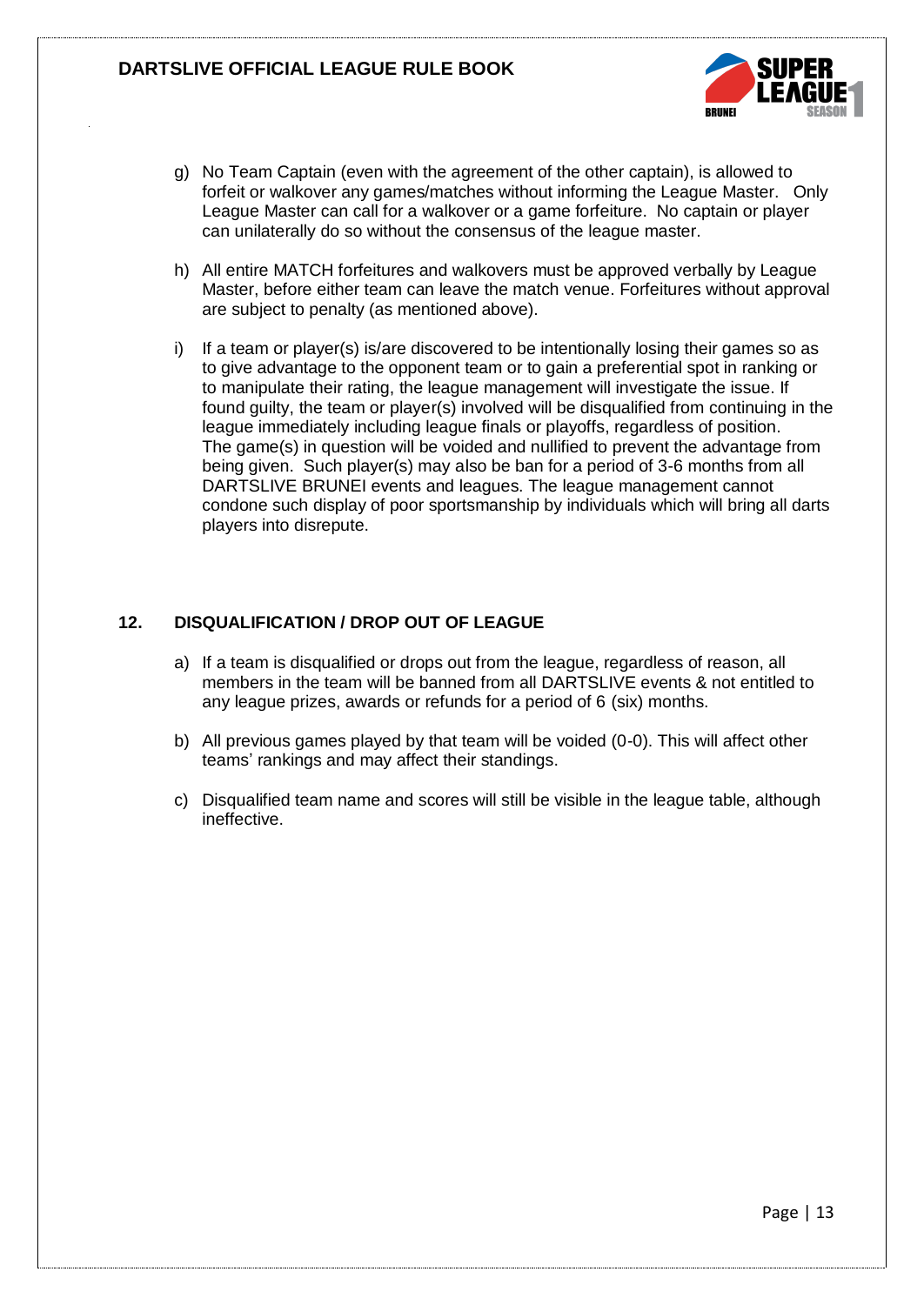

#### **13. GAME ACTIVATION & SEQUENCE OF PLAY**

- a) All matches must be played in sequence as per each part, i.e. no skipping of matches. Each match must be determined with a winner before proceeding to the next.
- b) Any team player can activate the Online League Program for his/her own team by putting DARTSLIVE CARD in the respective slots (i.e. Slot 1 & 2 for Home Team; Slot 3 & 4 for Visiting Team) & inserting the game credits for his/her team.
- c) For all divisions, "Bulls-Up" applies to all games, except for games with fixed number of rounds such as COUNT-UP/ HALF-IT / SHOOTOUT, in the following order:

| 1 <sup>st</sup> Step: | Machine coin flip feature (Cork) first                      |  |
|-----------------------|-------------------------------------------------------------|--|
| 2 <sup>nd</sup> Step: | Winner of cork proceeds with 'Bulls-Up', follow by opponent |  |
| 3 <sup>rd</sup> Step: | Dart closest to the bull's eye starts the game.             |  |
|                       |                                                             |  |

1<sup>st</sup> leg (Bulls-Up);  $2^{nd}$  leg (loser of 1<sup>st</sup> leg goes first);  $3^{rd}$  leg (repeat 1<sup>st</sup> – 3<sup>rd</sup> Step)

For games with fixed rounds for both teams (such as COUNT-UP/ HALF-IT / SHOOTOUT), the 1<sup>st</sup> step will determine who goes first.

\*SURVIVOR will require "Bulls-Up"

- d) For Singles, the participating player will perform the bulls-up. For doubles or trios games, Captain can nominate any of the 2/3 participating players to perform the Bulls-Up
- e) Each player will throw until a dart sticks. If the  $2^{nd}$  player's (Player B) dart causes the 1<sup>st</sup> player's (Player A) dart to fall out of the board, a re-throw will be done in the reverse order, i.e. Player B go first, then Player A. (i.e. assume tie)
- f) If a tie exists, a re-throw by the same players will be made in reverse order of the previous Bulls-Up sequence, with the first 1 or 2 darts that have been thrown stays on the board.
- g) If both darts land on the Bull's Eye, a hole count from the centre hole of the bull will determine the winner of the Bulls-Up.
- h) If 1<sup>st</sup> player's dart landed on the center hole of the double bull, 1<sup>st</sup> player is to take out his dart and let  $2^{nd}$  player try. If  $2^{nd}$  player also throw onto center bull, refer to point 13f.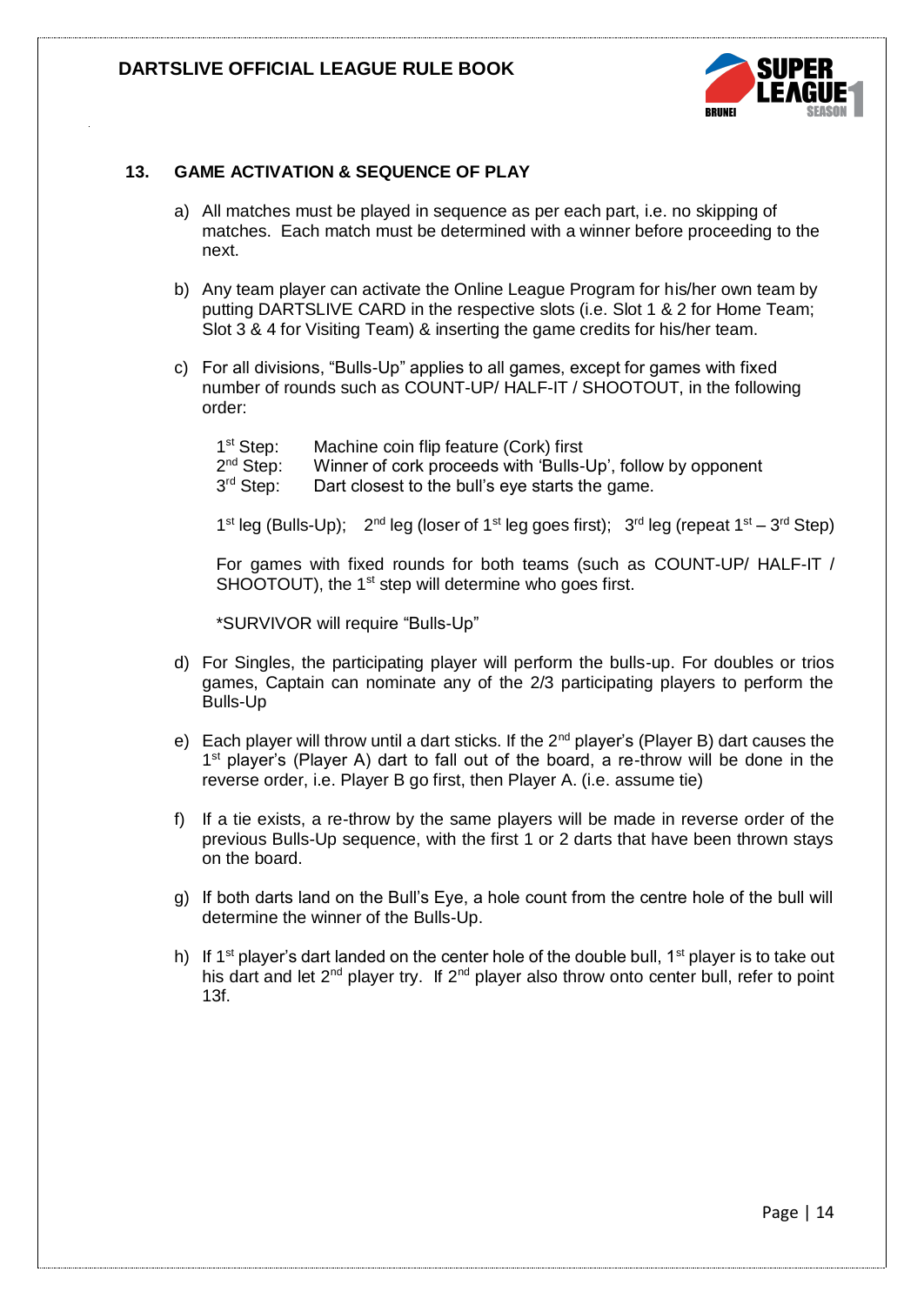

## **14. DART BOARD / TECHNICAL PROBLEMS**

#### **a) Scoring Mistakes**

- i. The segment where a dart sticks establishes the score for that dart thrown. If machine displays a different score, teams must use the "Reverse-a-Round" feature to edit the score.
- ii. If the dart sticks but machines does not record score, teams must physically press the dart into the segment for the machine to register the score.
- iii. If a dart hits the board and immediately falls to the floor, the displayed score stands as it is, even if machine does not record any score.
- iv. In all situations where a player throws on a wrong turn, players must use "Reverse-a-round" to correct any score.

#### **b) Internet Problem**

#### **i. Before Online League Game is Activated**

- Shop will be given 30 minutes grace time to rectify the issue with ISP or DARTSLIVE Support;
- If internet can be rectified and up within 30 minutes, activate game as per normal.
- If internet cannot be rectified, the game will have to be started with manual scoresheet (note: manual scoresheet can obtain from shop owner, if not available, then download from www.dartslive.my/league).
- Bust Rule does not apply in manual score sheet as both DARTSLIVE & TOUCHLIVE are unable to track rating since both machines are offline.
- **ii. After Online game has been activated, eg. middle of matches**
	- **DO NOT TURN OFF THE DARTS MACHINE**
	- Take a Manual Score sheet to record now all the Results of each matches from Match 1;
	- Inform shop owner about the internet problem immediately and ask shop owner to rectify issue with ISP or DARTSLIVE support;
	- While the internet problem is being rectified, you can continue to play remaining game and record each match result on the manual score sheet;
	- If the internet can be rectified before the 9th match is completed, all the results will be updated to the server accordingly.
	- If NOT, both captains must sign the manual score sheet and home team captains have to fax the completed score sheet to DARTSLIVE immediately.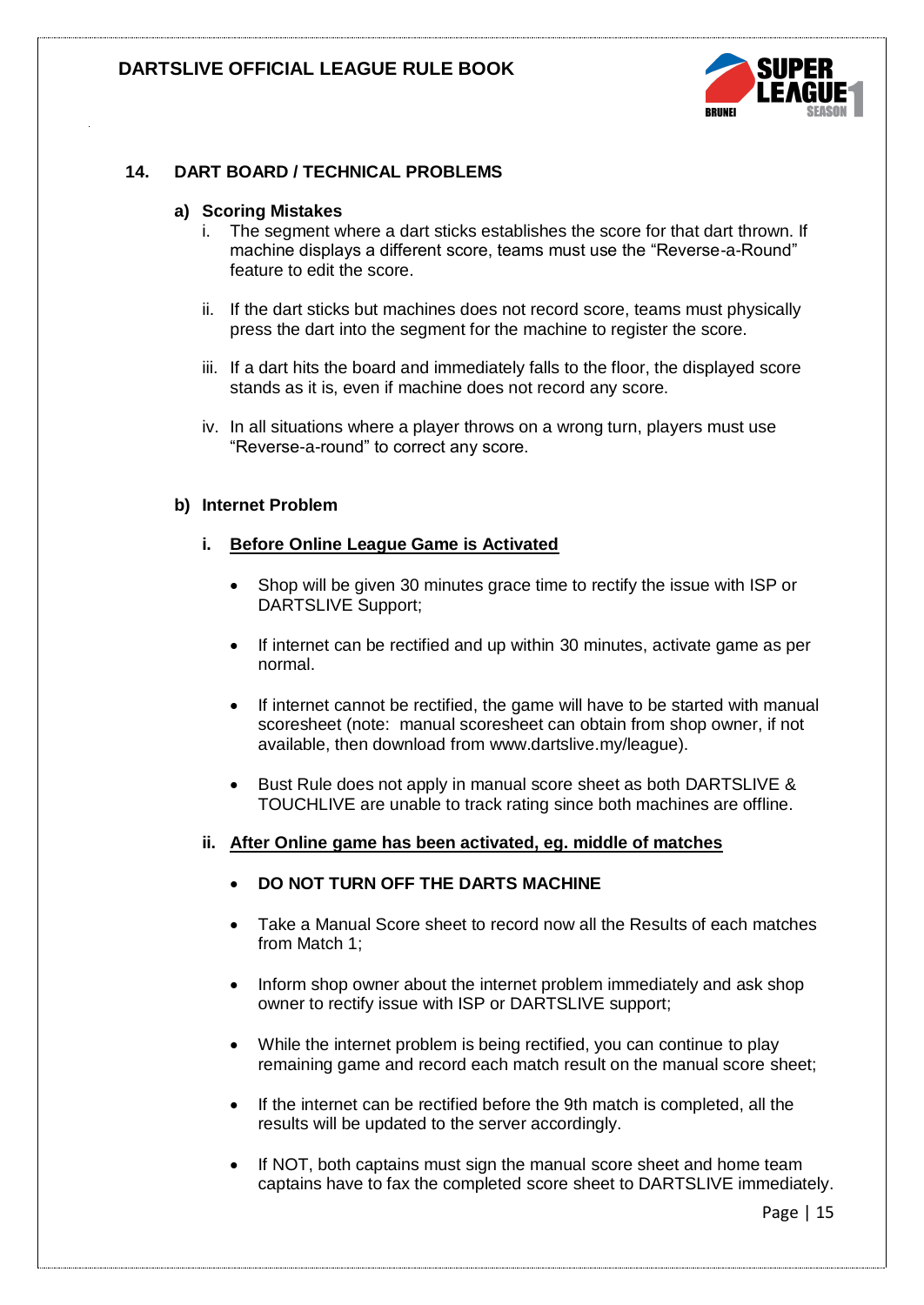

## **c) MACHINE HANG or MALFUNCTION**

**If the Darts machine hangs or malfunction (eg, color problem), in the middle of the game:-**

- TURN OFF & ON THE MACHINE;
- If machine is ok after turn on, continue to play as follows. If machine still hang/malfunction after turned on, change to a new board and play as follows:-
	- > Press "P1" to restart the game;
	- > Re-slot both team players cards (players of the pending game);
	- > Continue with the game as shown on screen;

If no new board available, then change to manual score sheet system.

#### *Please Take Note:-*

The online system updates the server on a leg-by-leg basis, hence all uncompleted games at the point the machine is being turn off & on, will not be considered and a new leg will have to be played accordingly as shown on the screen. Previous score will not be considered, regardless of the score results.

#### **Note: Bust Rule and special award records do not apply to games played when machine is OFFLINE and/or on manual score sheet.**

#### **15. BOARD ALLOCATIONS / USAGE LIMITATIONS**

- a) Any boards not in use for the League Match are open and can be used by any members of the public.
- b) Team Players in an ongoing league game cannot use any other boards to practice during games. Practicing during breaks or in-between games is allowed.
- c) In a location with multiple boards, the management of the location will designate the boards for the league match, and the visiting teams will have the exclusive rights to their designated boards for the half hour before the scheduled starting time of the match.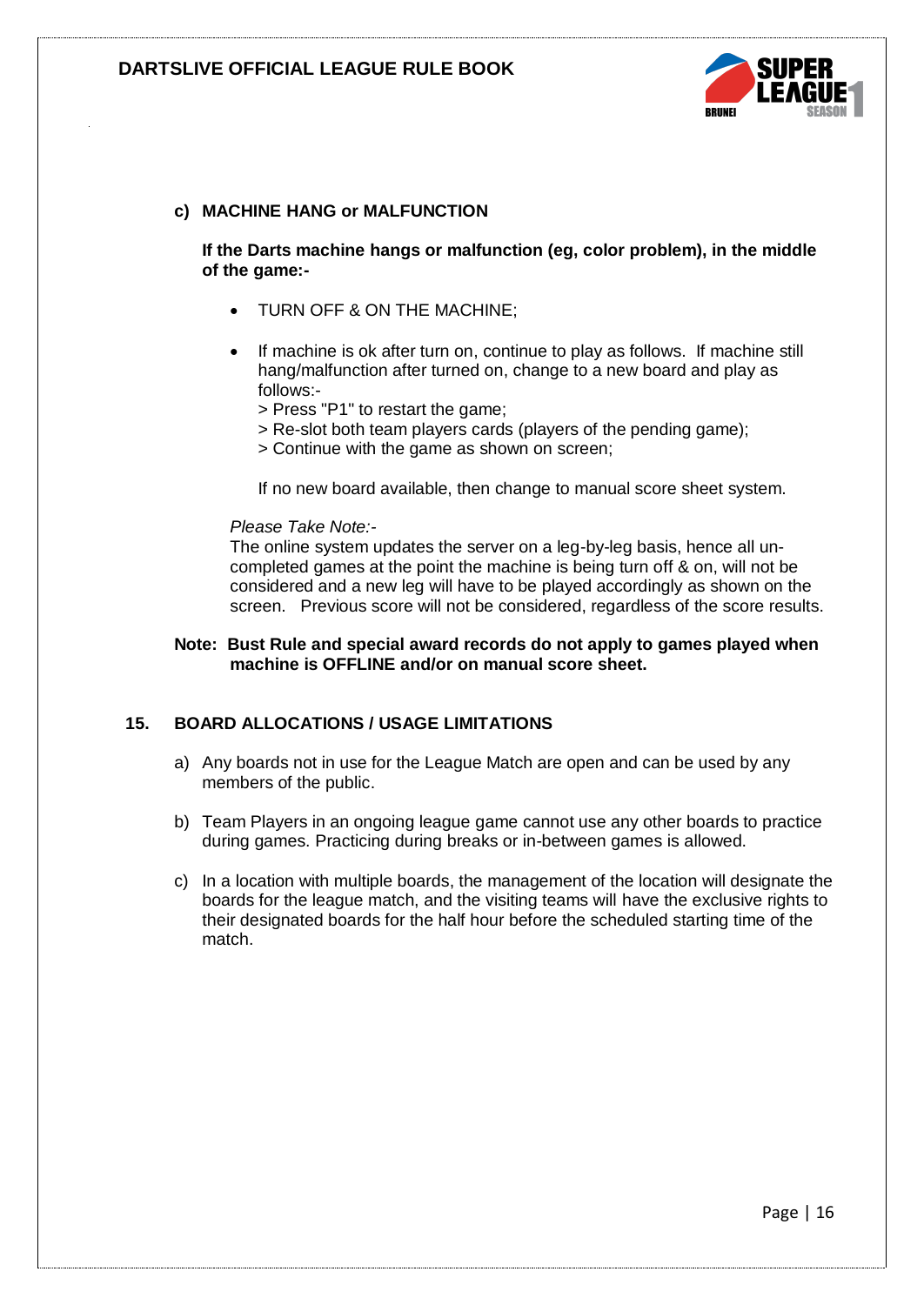

## **16. PROTEST & PANEL OF JUDGES**

- a) Team Captains can file requests, protests, and appeals on various situations, by writing in to League Master with the following:
	- i. Date, Time, & Location of Match
	- ii. Team Captain's Name
	- iii. Contact Number / Email
	- iv. Request / protest details
- (b) League Master will review the case, and make a decision to reject/accept the request/protest accordingly:
	- v. If rejected, League Master's decision is final. No further appeals can be made.
	- vi. If accepted, case will be referred to the panel of judges.
- (c) A "Panel of Judges" will be formed to handle protests & dispute. This 3-persons Panel will consist of:
	- vii. 1 location representative;
	- viii. 1 highest rated or most recognized/reputable player;
	- ix. League Master or DARTSLIVE management staff not involved in the league;
- (d) A protest must be filed as soon as possible, within 3 calendar days from the match date in question.
- (e) League Master will decide to accept or reject the filing of the protest/dispute case. In this situation, the League Master decision is final and no appeal can be made.
- (f) A protest may not be accepted if the problem is based upon the irresponsibility of the protesting Captain - lack of knowledge of the rules or failure to seek League Master's advice.
- (g) The decision of Panel of Judges is final; no appeal will be entertain thereafter.

## **17. DRESS CODE**

- a) Positive media coverage, sponsorship and growth of the game are based upon 2 major factors – the professionalism of SUPER LEAGUE management team and the good conduct and appearance of the players. With this in mind, please adhere to the following dress code:
	- i. Men: Long Pants/Jeans or 3/4 pants (below knee) with covered shoes No slippers, singlets, or shorts
	- ii. Ladies: No slippers (sandals allowed). Definitions: Sandals – must have a strap around the ankle Slippers – thongs & slip on without any strap around the ankle
- (h) Player who does not abide to the above dress code will not be allowed to play in any league matches.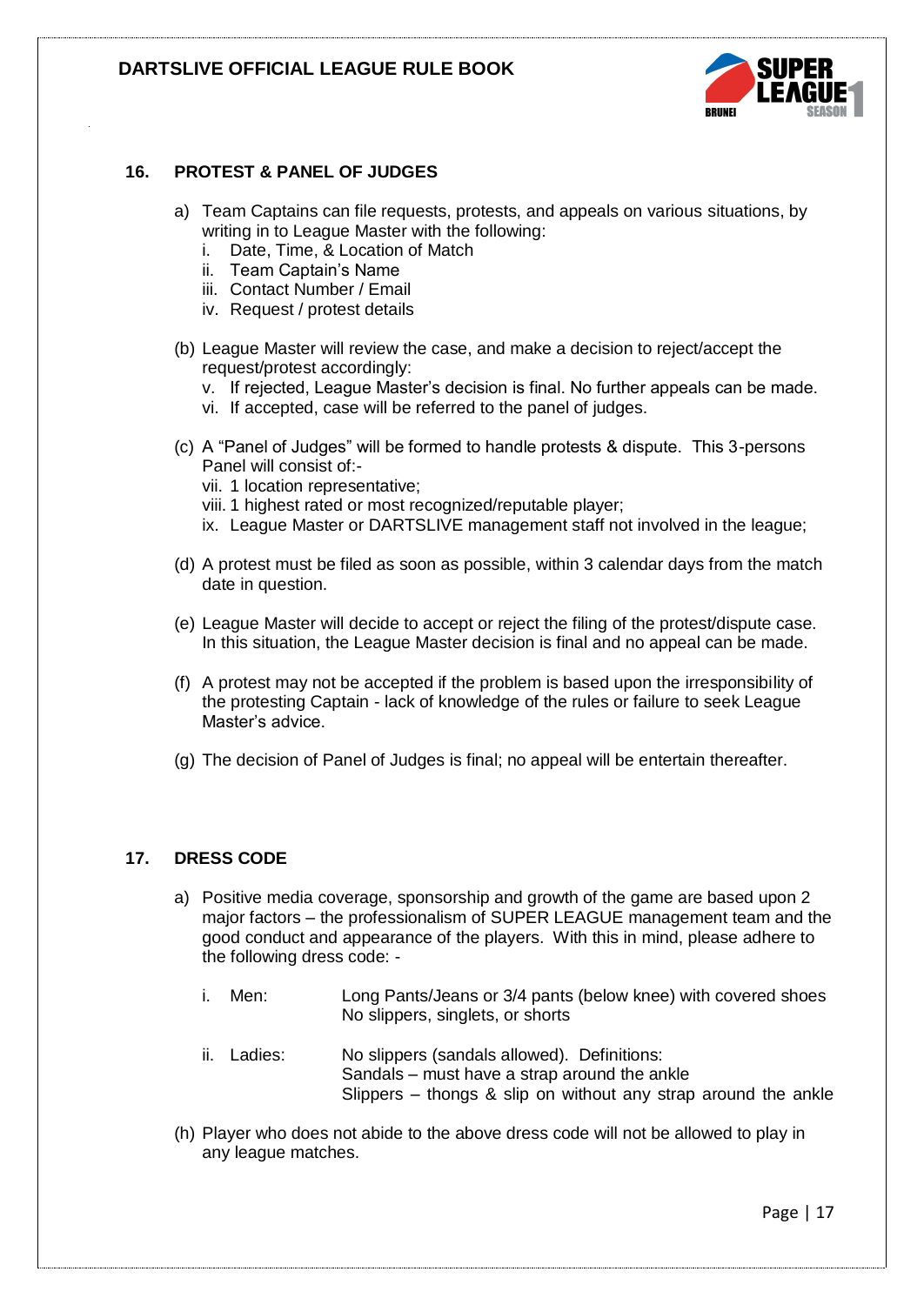

#### **18. LEAGUE ETIQUETTE & SPORTSMANSHIP**

- a) Captains should encourage their players to abide by these etiquettes. Any disputes on this issue should be referred to the League Master. Team Captain cannot use such disputes as a cause for walkover or forfeitures as only the League Master may call for one.
- b) A player throws from behind the front edge of the throw line. There is no restriction on leaning but a player may not lunge when throwing their darts. A lunge is defined as a movement that creates the appearance of either foot crossing the throw line prior to the dart scoring.
- c) A player should not exceed 15 seconds between darts and the exchange of players should not exceed 30 seconds.
- d) All players should be at least 3 feet behind the throw line when a player is throwing.
- e) Players will begin each game with a proper introduction and a handshake with all players involved.
- f) There should be no demeaning comments about an opponent or an opponent's ability by any team member or supporters of the team.
- g) Coaching is part of the game. However, when a player is up and on the throw line, the said player can only be coached by his team-mates and not by the opposing team or supporters.
- h) A player, a team or their associated spectators may not behave in such a manner as to compromise the ability of the opposite team to concentrate on the match, eg. Barracking.
- i) No player will approach the throw line before the previous player has cleared the throwing area.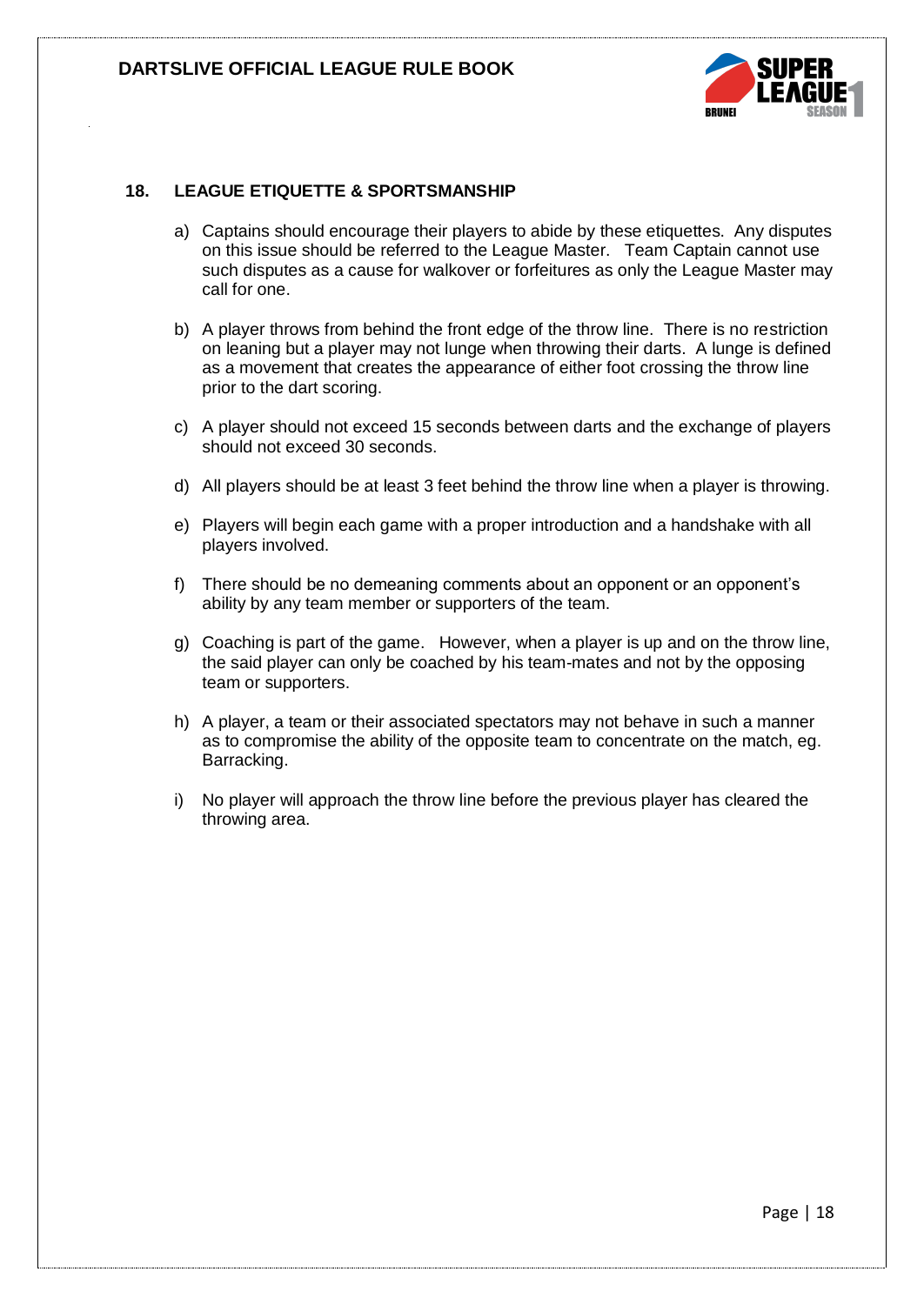

#### **19. DISCIPLINARY ISSUES**

#### **a) Offensive/Abusive Languages**

Use of vulgar language demeans the sports, the shop environment, fellow players and overall respect to the whole league system. This cannot be tolerated and if found guilty, the offending player(s), will be removed from the league and suspended for a minimum period of **three (3) months or longer** for repeat offender.

#### **b) Provocation / Threats**

Provocation/threats/taunting opponent during the league games will also result in offending player(s) to be removed from the league and banned for min. **six (6) months**  and forbidden from participating in all DARTSLIVE league and events.

#### **c) Violence & Fights**

Use of violence by player (s) will not be tolerated. All player(s) involved in a physical fight, regardless of reason(s), will be banned indefinitely. Offending player(s) will be suspended indefinitely. An appeal to rescind the ban may be submitted after twelve (12) months subject to approval of the league management. Team members who are present will also be removed from the league with immediate effect.

Offending player will be disqualified and lose all awards, prizes and recognitions achieved during the league.

Team Captain of the offending player will be asked to step down from being captain for current and future league teams, but may continue to play as a regular team player.